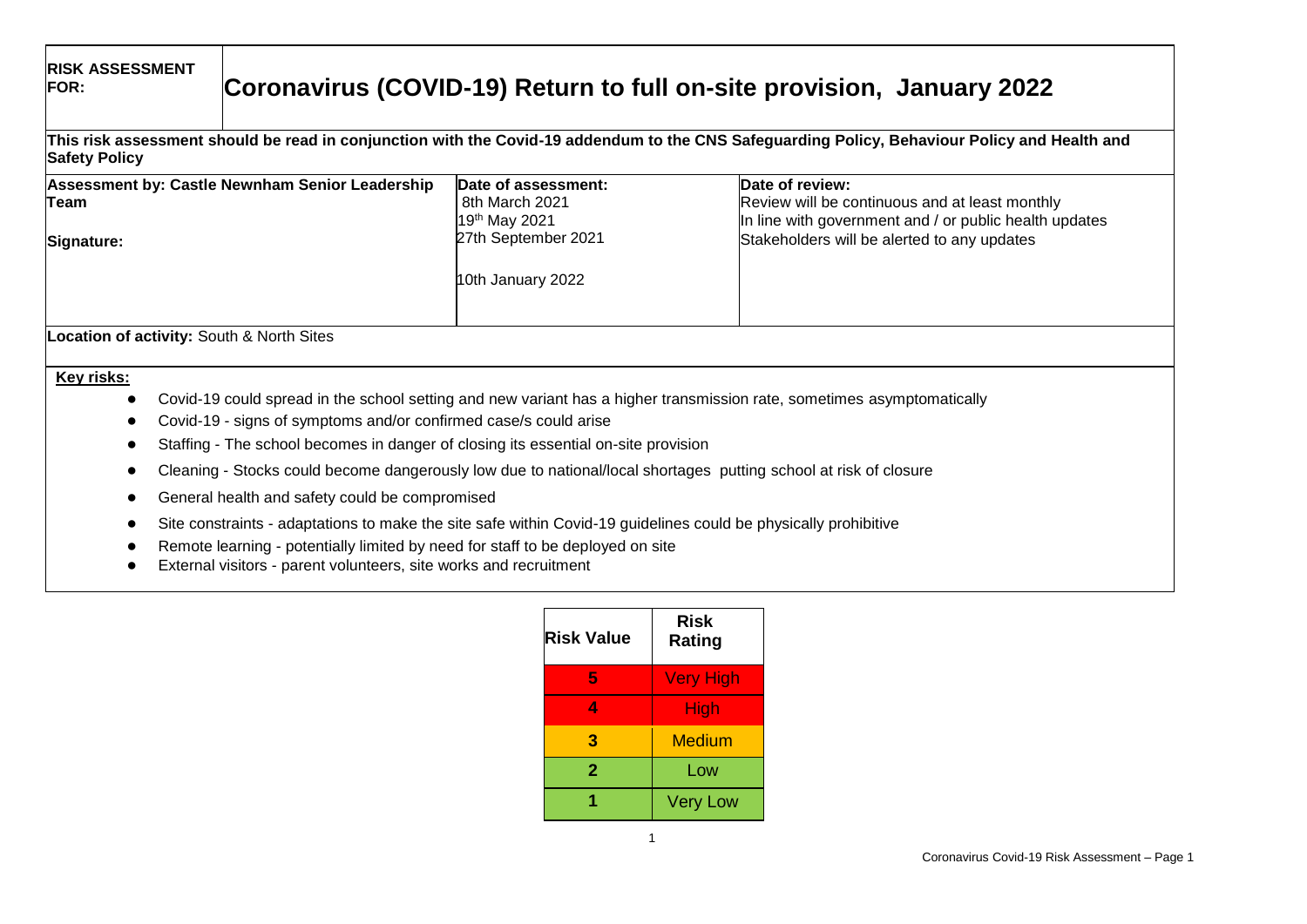| Covid-19 is spread in the school setting             |                                                                                                                            |                                                                                                                                                                                                                                                                                                                                                                                                                                                                                                                                                                                                                                                                                                                                                                                                                                                                                                                                                                                                                                                                                                                                                                                                                                                                                                                                                                                                                                                                                                                                                                                                                                                                                                                                                                                                                                                                                                                                                                                                                                                                                                                                                                                                                                                                                                       |                    |
|------------------------------------------------------|----------------------------------------------------------------------------------------------------------------------------|-------------------------------------------------------------------------------------------------------------------------------------------------------------------------------------------------------------------------------------------------------------------------------------------------------------------------------------------------------------------------------------------------------------------------------------------------------------------------------------------------------------------------------------------------------------------------------------------------------------------------------------------------------------------------------------------------------------------------------------------------------------------------------------------------------------------------------------------------------------------------------------------------------------------------------------------------------------------------------------------------------------------------------------------------------------------------------------------------------------------------------------------------------------------------------------------------------------------------------------------------------------------------------------------------------------------------------------------------------------------------------------------------------------------------------------------------------------------------------------------------------------------------------------------------------------------------------------------------------------------------------------------------------------------------------------------------------------------------------------------------------------------------------------------------------------------------------------------------------------------------------------------------------------------------------------------------------------------------------------------------------------------------------------------------------------------------------------------------------------------------------------------------------------------------------------------------------------------------------------------------------------------------------------------------------|--------------------|
| <b>Who is at Risk?</b>                               | How can the hazards<br>cause harm?                                                                                         | <b>Normal/DfE Control Measures</b>                                                                                                                                                                                                                                                                                                                                                                                                                                                                                                                                                                                                                                                                                                                                                                                                                                                                                                                                                                                                                                                                                                                                                                                                                                                                                                                                                                                                                                                                                                                                                                                                                                                                                                                                                                                                                                                                                                                                                                                                                                                                                                                                                                                                                                                                    | <b>Risk rating</b> |
| Pupils<br>Staff inc. external contractors<br>Parents | Covid-19 is a<br>potentially serious and<br>life-threatening illness,<br>particularly to those in<br>vulnerable categories | Cleaning, hygiene and social distancing<br>follow the COVID-19: cleaning of non-healthcare settings guidance<br>ensure that sufficient handwashing facilities are available. Where a sink is not nearby,<br>$\bullet$<br>provide hand sanitiser in classrooms and other learning environments<br>all people and pupils on school site will be told to hand sanitise on arrival to school and<br>$\bullet$<br>encouraged to bring their own hand sanitiser wherever possible<br>where possible, clean surfaces that children and young people are touching, such as<br>toys, books, desks, chairs, doors, sinks, toilets, light switches, bannisters, more regularly<br>than normal<br>where possible, all spaces should be well ventilated & doors should be propped open,<br>$\bullet$<br>where safe to do so, to limit use of door handles and aid ventilation<br>get in touch with public sector buying organisation partners about proportionate supplies<br>$\bullet$<br>of soap, anti-bacterial gel and cleaning products if needed<br>clean rooms and equipment between usage by different groups if needed.<br>$\bullet$<br>staff should explicitly re-teach the handwashing routines and refer to these regularly<br>$\bullet$<br>throughout each day<br>wherever possible staff and pupils should follow government guidance on maintaining at<br>least a 2m distance between themselves and another person. It is noted that this is more<br>challenging for children in KS 1, Early Years and for some pupils with vulnerabilities.<br>additional guidance for staff supporting pupils with SEND has been updated and<br>$\bullet$<br>distributed<br>Regular, twice weekly testing (LFD) is available for all staff, including regular visitors.<br>$\bullet$<br>Secondary pupils will also be tested on their return to school 3 times if there is consent,<br>then will have access to home tests as directed by DfE.<br>Face coverings to be worn by all staff in communal areas<br>$\bullet$<br>face coverings to be worn by all in the secondary setting including in classrooms<br>$\bullet$<br>face coverings to be worn by visitors when moving through the school buildings (both<br>$\bullet$<br>sites).<br>Reduce mixing and numbers within education or childcare setting by: | High - 4           |

 $\overline{a}$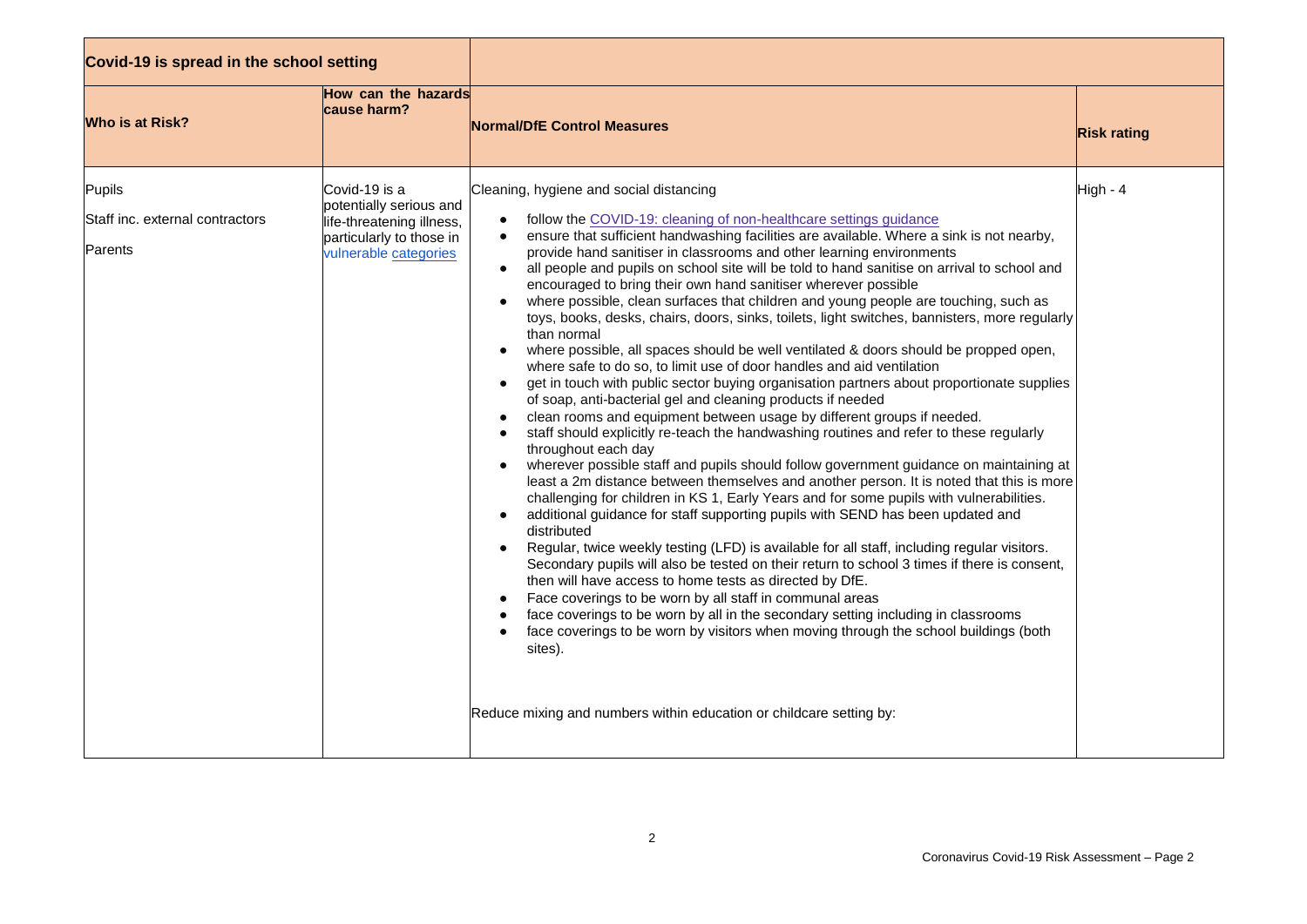| ensuring that toilets do not become crowded by limiting the number of children or young<br>people who use the toilet facilities at one time<br>Keeping groups separate from other groups as much as possible when there is an<br>outbreak.<br>create more staff room spaces to limit occupancy<br>limit visitors wherever possible<br>where a visit is unavoidable (such as urgent/time sensitive site work, high level<br>recruitment or due to safeguarding concerns), visitors must adhere to hygiene and social<br>distancing guidelines, to take a lateral flow test on the morning of their visit and to wear<br>a mask at all times. Visitors should also notify the school if they display symptoms up to<br>48 hours following their visit to the school<br>the use of communal areas, e.g. the staff room, is limited to avoid unnecessary group<br>gatherings and refreshment areas are increased<br>contact with parents is minimised and alternative arrangements are in place<br>where staff cannot follow social distancing arrangements for a particular activity, the<br>headteacher assesses whether the activity needs to continue – mitigating actions are<br>put in place if continuing the activity is essential<br>first aid/children soiling - key staff will administer emergency first aid/support with<br>appropriate measures in place, utilising available PPE. Where staff are unable to<br>support sufficiently well, because of the number of children, or degree of need, then<br>parents will be contacted to request they collect their child and take them home to<br>support them.<br>Reduce the use of shared resources by:<br>Shared materials and surfaces should be cleaned and disinfected more frequently.<br>Review and adjust existing transport arrangements for vulnerable pupils where<br>necessary to avoid staffing shortages on site.<br>Climbing frames and other fixed equipment will not be used by the children in a group |                             |  |
|-----------------------------------------------------------------------------------------------------------------------------------------------------------------------------------------------------------------------------------------------------------------------------------------------------------------------------------------------------------------------------------------------------------------------------------------------------------------------------------------------------------------------------------------------------------------------------------------------------------------------------------------------------------------------------------------------------------------------------------------------------------------------------------------------------------------------------------------------------------------------------------------------------------------------------------------------------------------------------------------------------------------------------------------------------------------------------------------------------------------------------------------------------------------------------------------------------------------------------------------------------------------------------------------------------------------------------------------------------------------------------------------------------------------------------------------------------------------------------------------------------------------------------------------------------------------------------------------------------------------------------------------------------------------------------------------------------------------------------------------------------------------------------------------------------------------------------------------------------------------------------------------------------------------------------------------------------------------------------------|-----------------------------|--|
|                                                                                                                                                                                                                                                                                                                                                                                                                                                                                                                                                                                                                                                                                                                                                                                                                                                                                                                                                                                                                                                                                                                                                                                                                                                                                                                                                                                                                                                                                                                                                                                                                                                                                                                                                                                                                                                                                                                                                                                   | where there is an outbreak. |  |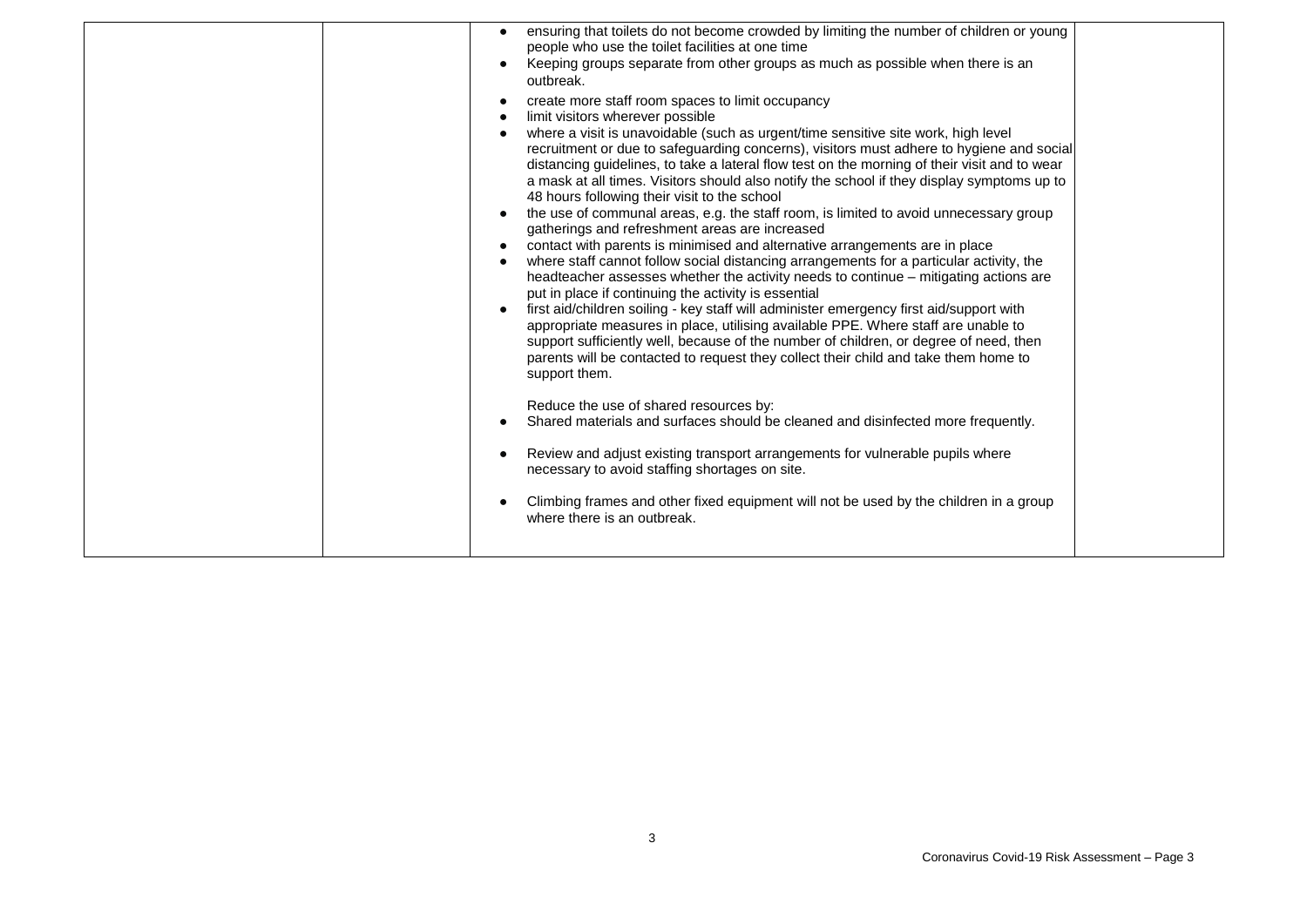| Covid-19 - Signs of symptoms and/or confirmed case/s                                                                                          |                                       |                                                                                                                                                                                                                                                                                                                                                                                                                                                                                                                                                                                                                                                                                                                                                                                                                                                                                                                                                                                                                                                                                                                                                                                                                                                                                                                                                                                                                                                                                                                                                                                                                                                                                                                                                                                                                                                                                                                                                                                                                                                                                                                                                                                                                                                                                                                                                                                                                                                                                                                                                                                                                                       |                    |  |
|-----------------------------------------------------------------------------------------------------------------------------------------------|---------------------------------------|---------------------------------------------------------------------------------------------------------------------------------------------------------------------------------------------------------------------------------------------------------------------------------------------------------------------------------------------------------------------------------------------------------------------------------------------------------------------------------------------------------------------------------------------------------------------------------------------------------------------------------------------------------------------------------------------------------------------------------------------------------------------------------------------------------------------------------------------------------------------------------------------------------------------------------------------------------------------------------------------------------------------------------------------------------------------------------------------------------------------------------------------------------------------------------------------------------------------------------------------------------------------------------------------------------------------------------------------------------------------------------------------------------------------------------------------------------------------------------------------------------------------------------------------------------------------------------------------------------------------------------------------------------------------------------------------------------------------------------------------------------------------------------------------------------------------------------------------------------------------------------------------------------------------------------------------------------------------------------------------------------------------------------------------------------------------------------------------------------------------------------------------------------------------------------------------------------------------------------------------------------------------------------------------------------------------------------------------------------------------------------------------------------------------------------------------------------------------------------------------------------------------------------------------------------------------------------------------------------------------------------------|--------------------|--|
| <b>Who is at Risk?</b>                                                                                                                        | How can the<br>hazards cause<br>harm? | <b>Normal Control Measures</b>                                                                                                                                                                                                                                                                                                                                                                                                                                                                                                                                                                                                                                                                                                                                                                                                                                                                                                                                                                                                                                                                                                                                                                                                                                                                                                                                                                                                                                                                                                                                                                                                                                                                                                                                                                                                                                                                                                                                                                                                                                                                                                                                                                                                                                                                                                                                                                                                                                                                                                                                                                                                        | <b>Risk rating</b> |  |
| Pupils<br>Staff inc. external contractors<br>Parents<br>Anyone else who physically comes<br>lin contact with someone in relation<br>to school | Infect other people                   | f anyone becomes unwell with Covid-19 symptoms in an education or childcare setting, they must be sent<br>home or collected (in the case of a child) and advised to follow the COVID-19: quidance for households with<br>possible coronavirus infection guidance. Parents of other children in the group will be notified if there are 3 or<br>more positive cases in the group and advised to take their child to have a PCR test. Other members of the<br>affected bubble will not be sent home, as per current guidance Coronavirus (COVID-19): implementing<br>protective measures in education and childcare settings. The decision to act will be based upon the latest<br>guidance on signs and symptoms and will be made by a member of the SLT. Cleaning the affected area<br>after someone with symptoms has left will reduce the risk of passing the infection on to other people. See the<br>COVID-19: cleaning of non-healthcare settings guidance.<br>If a single child is awaiting collection, they should be moved to Head's office (South Site & North Site<br>Primary), medical room (North Site secondary) where they can be isolated behind a closed door with a toilet<br>and handwashing and with appropriate adult supervision if required. Ideally, a window should be opened for<br>ventilation. The WC should be cleaned and disinfected using standard cleaning products before being used<br>by anyone else. In the case that a whole bubble is awaiting collection they can remain in the classroom with<br>the usual member of staff.<br>In an emergency, follow usual CNS first aid procedures.<br>When a child, young person or staff member develops symptoms compatible with coronavirus, they should<br>be sent home and advised to seek a test. All staff and students who are attending an education or childcare<br>setting will have access to a test and are encouraged to get tested in this scenario. If a child or staff member<br>tests positive, they must isolate for 10 days.<br>Where the child, young person or staff member tests negative, they can return to their setting.<br>As part of the (proposed) national test and trace programme, if other cases are detected within the cohort or<br>in the wider setting, Public Health England's local health protection teams will conduct a rapid investigation<br>and will advise schools and other settings on the most appropriate action to take. Whilst current guidance<br>does not require large groups to isolate, Public Health will advise as to the best possible course of action<br>based on any cases within school. | High 4             |  |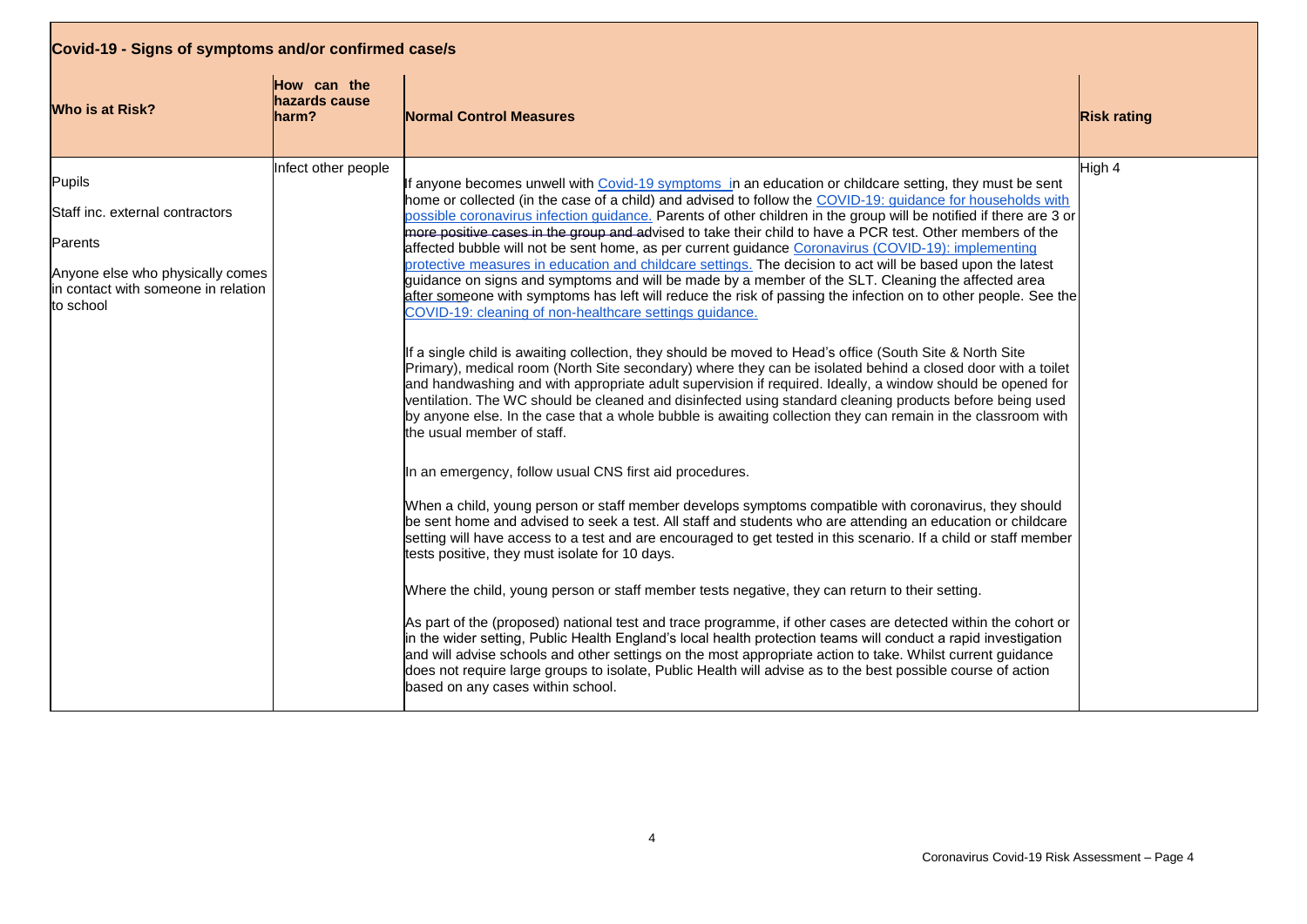| Staffing: The school is in danger of closing or partially closing because of low staffing levels |                                       |                                                                                                                                                                                                                                                                                                                                                                                                                                                                                                                                                                                                                                                                                                                                                                                                                                                                                                                                                                                                                                                                                                                                                                                                                                                                                                                                                                                                                                                     |                    |
|--------------------------------------------------------------------------------------------------|---------------------------------------|-----------------------------------------------------------------------------------------------------------------------------------------------------------------------------------------------------------------------------------------------------------------------------------------------------------------------------------------------------------------------------------------------------------------------------------------------------------------------------------------------------------------------------------------------------------------------------------------------------------------------------------------------------------------------------------------------------------------------------------------------------------------------------------------------------------------------------------------------------------------------------------------------------------------------------------------------------------------------------------------------------------------------------------------------------------------------------------------------------------------------------------------------------------------------------------------------------------------------------------------------------------------------------------------------------------------------------------------------------------------------------------------------------------------------------------------------------|--------------------|
| Who is at Risk?                                                                                  | How can the<br>hazards cause<br>harm? | <b>Normal Control Measures</b>                                                                                                                                                                                                                                                                                                                                                                                                                                                                                                                                                                                                                                                                                                                                                                                                                                                                                                                                                                                                                                                                                                                                                                                                                                                                                                                                                                                                                      | <b>Risk rating</b> |
|                                                                                                  |                                       | Staffing levels are monitored and are sufficient to ensure there are enough members of staff to<br>supervise pupils in school and site maintenance/cleaning.<br>There is a register of staff under the following headings administered by the schools HR<br>department:<br>staff who have already had covid-19 (self diagnosis)<br>$\bullet$<br>staff who have tested positive<br>$\bullet$<br>staff who have tested negative<br>$\bullet$<br>staff with shielding letters<br>$\bullet$<br>staff who are absent for some other reason during the COVID 19 period<br>$\bullet$<br>None of the above<br>$\bullet$<br>Regular reminders to staff to pass on relevant information for the register<br>Where staffing levels are below what is required, some group sizes may increase to begin with. If<br>there is an extreme level of reduced staffing, capacity for pupils in school may be reduced.<br>SLT provision to be reviewed should any member of SLT become unwell or have to self-isolate.<br>SLT members will minimise transmission by avoiding direct contact with pupils and staff where<br>possible. Meetings will also be remote to avoid transmission between SLT members.<br>Should staff display symptoms or test positive for Covid-19 on a LFD, they are instructed to go for<br>a PCR test and not to attend work until a negative test has been obtained. If they test positive they<br>must isolate for the appropriate time. |                    |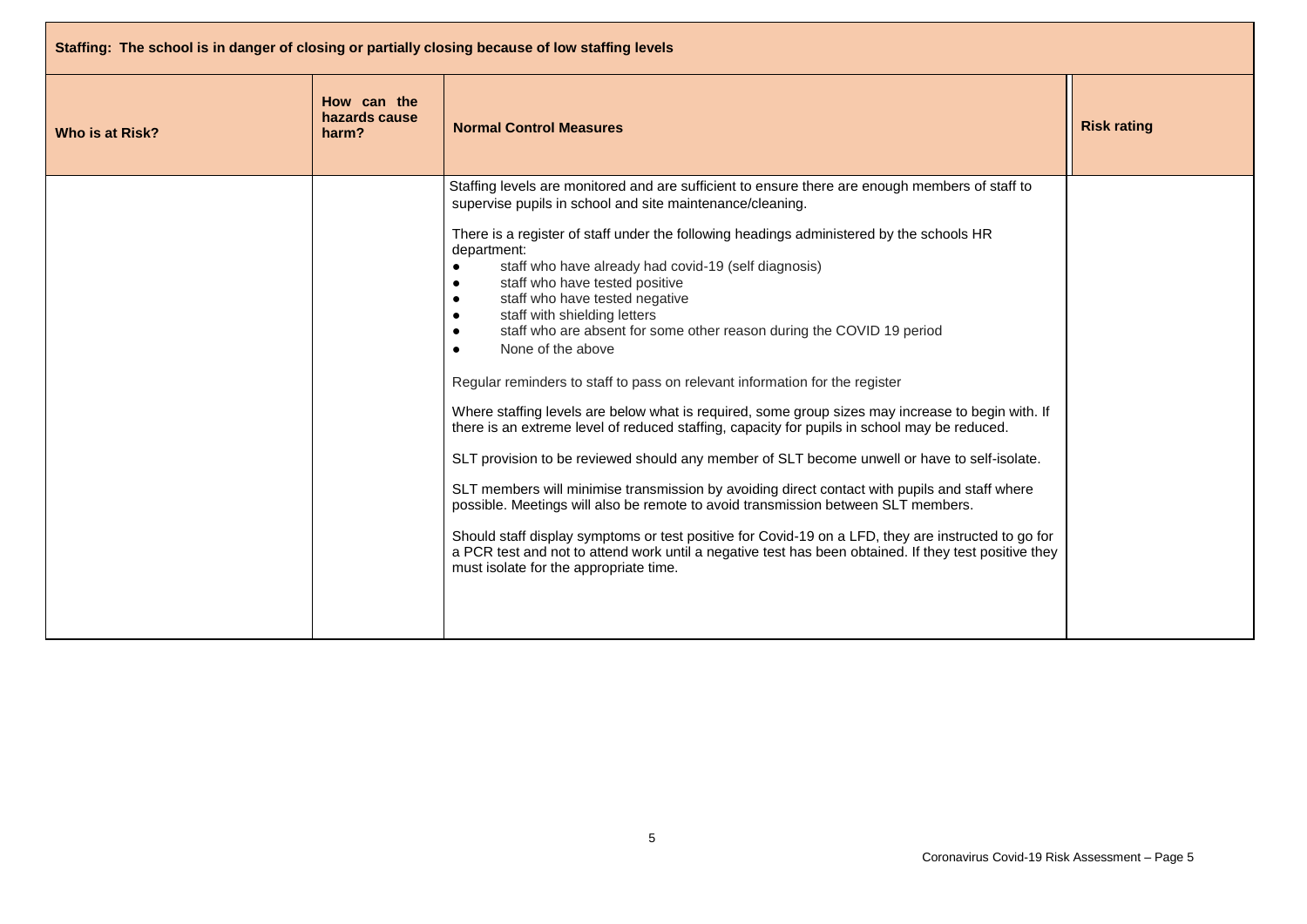|  | Staff who feel they have relevant clinical vulnerabilities should consult a member of SLT who will<br>seek further advice where necessary and deal with each colleague on a case-by-case basis,<br>including completing an individual risk assessment for the member of staff      |  |
|--|------------------------------------------------------------------------------------------------------------------------------------------------------------------------------------------------------------------------------------------------------------------------------------|--|
|  | Staff are vigilant and report concerns about their own, a colleague's or a pupil's symptoms to a<br>member of SLT. Staff are aware of how to report sickness and how they will be paid during their<br>absence.                                                                    |  |
|  | Staff are encouraged to communicate remotely with non-staff members, where possible, and to<br>minimise close-proximity interaction with staff, particularly in the staffroom.                                                                                                     |  |
|  | Where a member of staff must accompany or supervise a pupil showing symptoms of coronavirus,<br>infection control procedures (i.e. handwashing, avoiding hand to mouth contact and disinfecting<br>relevant areas) and social distancing arrangements are adhered to at all times. |  |
|  | Assess capacity for cleaning in-line with cleaning staffing levels and close fully or partially as<br>a result.<br>Keep under review the workload associated with different ways of working.                                                                                       |  |
|  | Ensure that remote learning is managed well.                                                                                                                                                                                                                                       |  |
|  | Review communications and ensure that staff are kept up-to-date and 'in touch'. Use remote<br>communication strategies for meetings and for keeping in touch when needed. Continue to address<br>social needs as well as organisational needs.                                     |  |
|  | Consider the mental health and wellbeing of staff. Sign post services which may be of support via<br>email and around the school and on posters. There are also designated members of staff who are<br>mental health first aiders.                                                 |  |
|  | Continue with staff check ins (may be done remotely)                                                                                                                                                                                                                               |  |
|  | Twice weekly staff testing is available to all colleagues who are working on the school site.                                                                                                                                                                                      |  |
|  |                                                                                                                                                                                                                                                                                    |  |
|  |                                                                                                                                                                                                                                                                                    |  |
|  |                                                                                                                                                                                                                                                                                    |  |
|  |                                                                                                                                                                                                                                                                                    |  |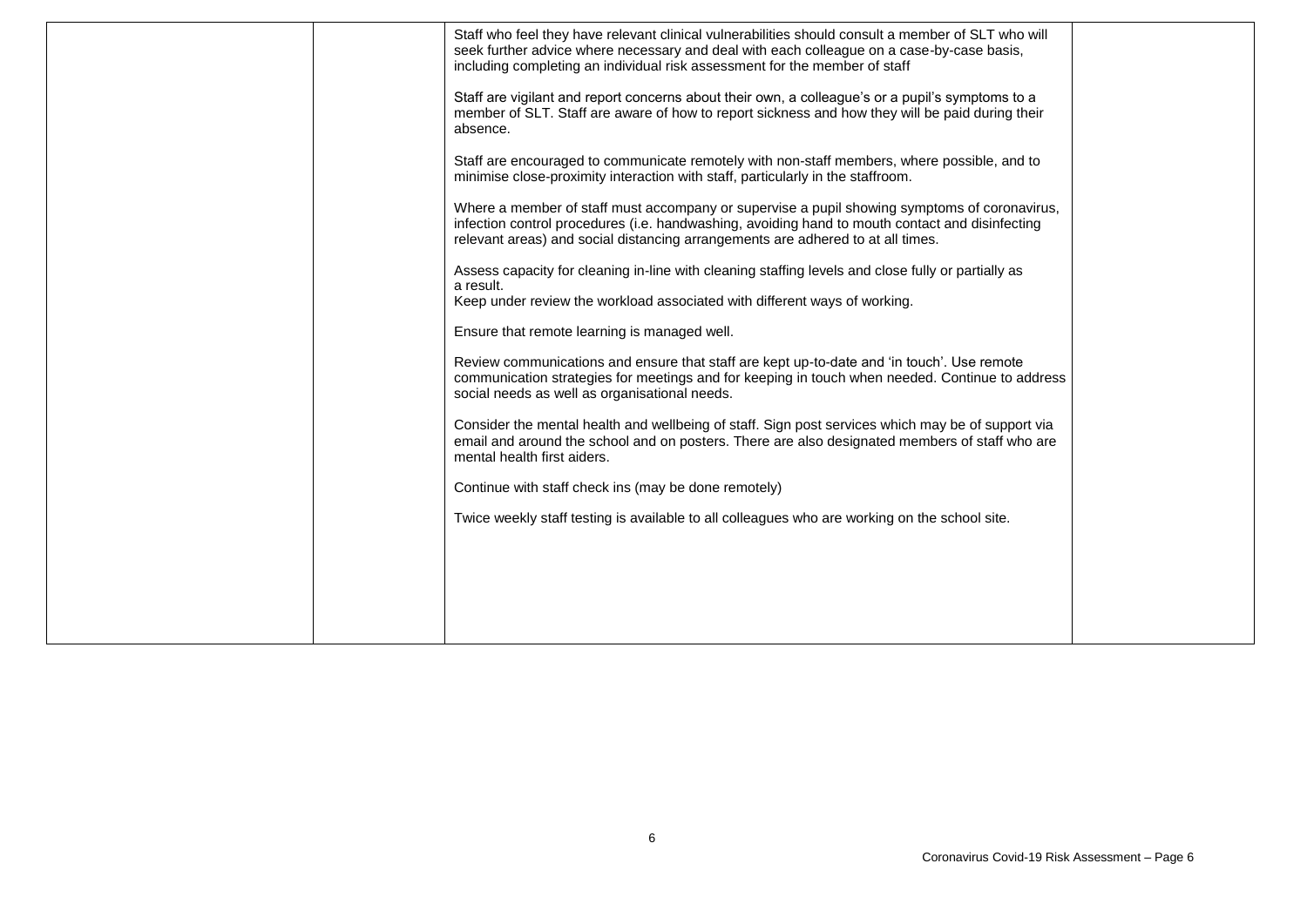| Cleaning - Stocks are dangerously low due to National/local shortages, putting school at risk of closure                                     |                                                   |                                                                                                                                                                                                                                                                                                                                                                                                                                                                                                                                                                                     |                    |  |
|----------------------------------------------------------------------------------------------------------------------------------------------|---------------------------------------------------|-------------------------------------------------------------------------------------------------------------------------------------------------------------------------------------------------------------------------------------------------------------------------------------------------------------------------------------------------------------------------------------------------------------------------------------------------------------------------------------------------------------------------------------------------------------------------------------|--------------------|--|
| <b>Who is at Risk?</b>                                                                                                                       | How can the<br><b>hazards</b><br>cause harm?      | Normal Control Measures                                                                                                                                                                                                                                                                                                                                                                                                                                                                                                                                                             | <b>Risk rating</b> |  |
| Pupils<br>Staff inc. external contractors<br>Parents<br>Anyone else who physically comes in<br>contact with someone in relation to<br>school | Risk of infection or<br>spreading of the<br>virus | Secure in advance and replenish regularly a good stock of soap, alcohol-based hand sanitiser Medium 3<br>and tissues, wherever possible encouraging staff and pupils to bring their own<br>Adequate hand-washing facilities to enable staff and pupils to clean hands more often than<br>usual with proper hand washing habits<br>Secure in advance and replenish regularly a good stock of standard cleaning products to<br>ensure that frequently touched surfaces are cleaned often<br>Work according to government guidelines to replenish stocks of lateral flow tests and PPE |                    |  |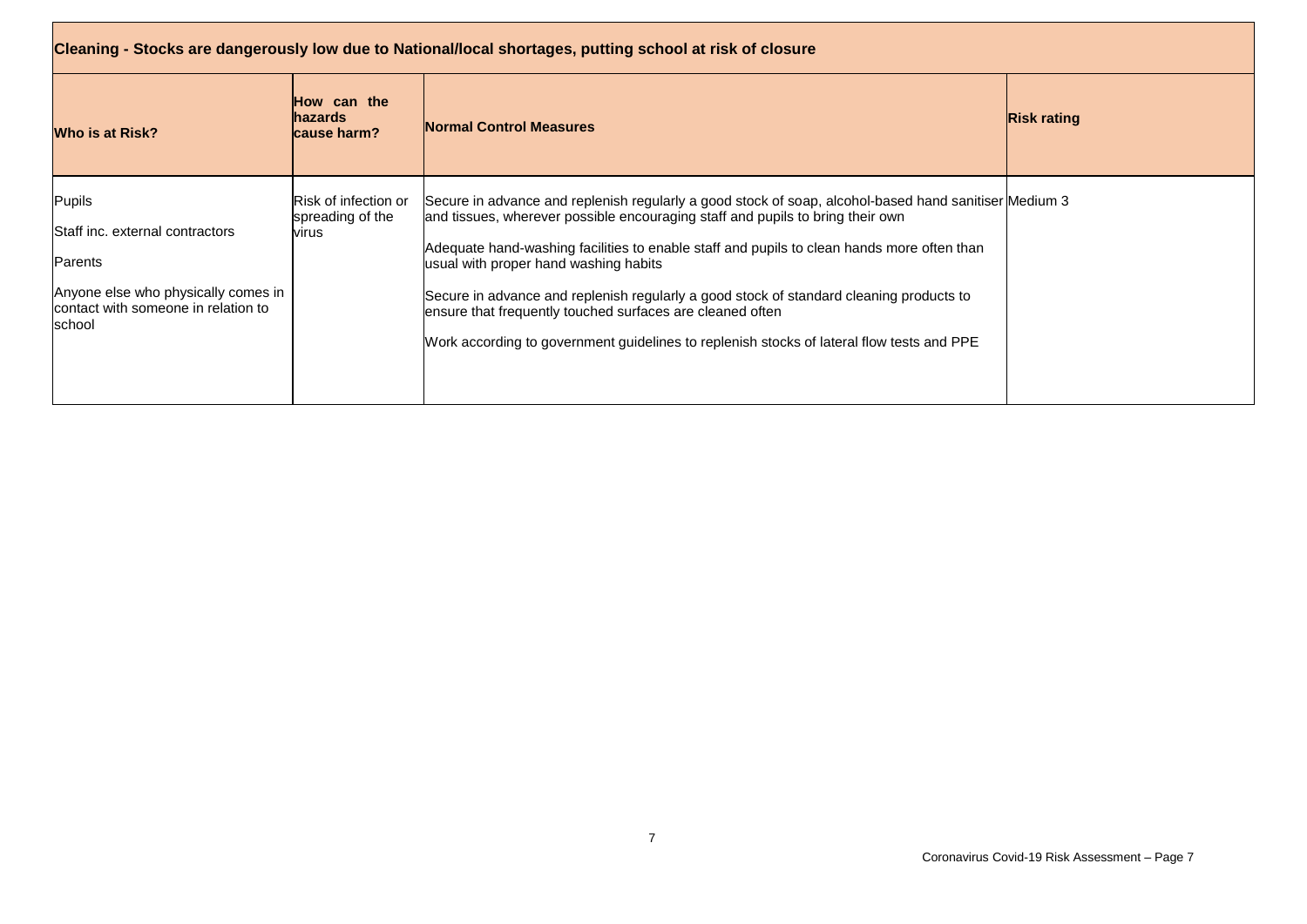| <b>General Health &amp; Safety is compromised</b>                                                                                               |                                                               |                                                                                                                                                                                                                                                                                                                                                                                                                                                                                                                                                                                                                                  |                    |  |  |
|-------------------------------------------------------------------------------------------------------------------------------------------------|---------------------------------------------------------------|----------------------------------------------------------------------------------------------------------------------------------------------------------------------------------------------------------------------------------------------------------------------------------------------------------------------------------------------------------------------------------------------------------------------------------------------------------------------------------------------------------------------------------------------------------------------------------------------------------------------------------|--------------------|--|--|
| Who is at Risk?                                                                                                                                 | How can the<br>hazards cause<br>harm?                         | <b>Normal Control Measures</b>                                                                                                                                                                                                                                                                                                                                                                                                                                                                                                                                                                                                   | <b>Risk rating</b> |  |  |
| Pupils<br>Staff inc. external<br>contractors<br>Parents<br>Anyone else who physically<br>comes in contact with<br>someone in relation to school | Inadequate health<br>& safety support<br>for pupils and staff | Keep the Health & Safety Policy under review and add this risk assessment as an appendix.<br>Share risk assessment with following members of the governing body:<br><b>Chair of Governors</b><br>Health & Safety Governor<br><b>Safeguarding Governor</b><br>Share risk assessment with the Chief Education Officer                                                                                                                                                                                                                                                                                                              | Medium 3           |  |  |
|                                                                                                                                                 |                                                               | Review PPE needs for all staff, consider contact risks and communicate with staff.<br>If infection rates increase which means there are multiple outbreaks, masks and/or visors to be<br>worn in all communal areas by all staff, other than those exempt.<br>Ensure 'normal' health and safety / PPM checks continue as far as allowed within the constraints<br>of this risk assessment.<br>Review and add an addendum to the behaviour policy to take into account the potential for<br>behaviour which may compromise safer practices and / or social distancing and alert parents to<br>the consequences of non-compliance. |                    |  |  |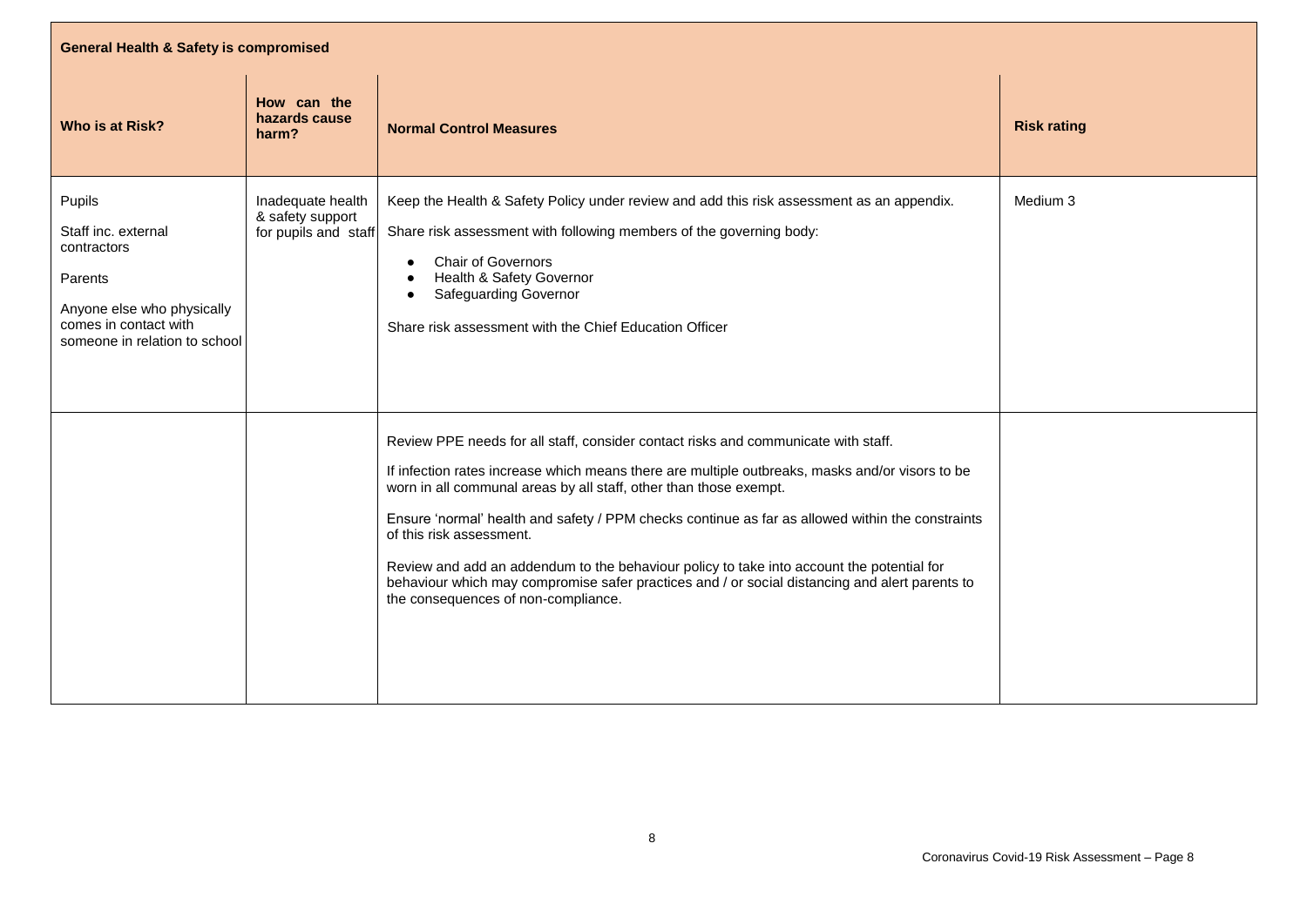| Site constraints - adaptations to make the site safe within Covid-19 guidelines are physically prohibitive                                      |                                                        |                                                                                                                                                                                                                                                                                                                                                   |                    |  |
|-------------------------------------------------------------------------------------------------------------------------------------------------|--------------------------------------------------------|---------------------------------------------------------------------------------------------------------------------------------------------------------------------------------------------------------------------------------------------------------------------------------------------------------------------------------------------------|--------------------|--|
| Who is at Risk?                                                                                                                                 | How can the<br>hazards cause<br>harm?                  | <b>Normal Control Measures</b>                                                                                                                                                                                                                                                                                                                    | <b>Risk rating</b> |  |
| Pupils<br>Staff inc. external<br>contractors<br>Parents<br>Anyone else who physically<br>comes in contact with<br>someone in relation to school | Possibility of<br>increased risk of<br>spread of virus | Review and make whatever physical changes and adaptations needed to the site.<br>Review all site lettings and make decisions as to when these may need to be paused based on<br>infectious rates. be re-started in line with government guidance on 'lockdown'.<br>If this cannot be achieved, options can be discussed with the local authority. | Medium 3           |  |